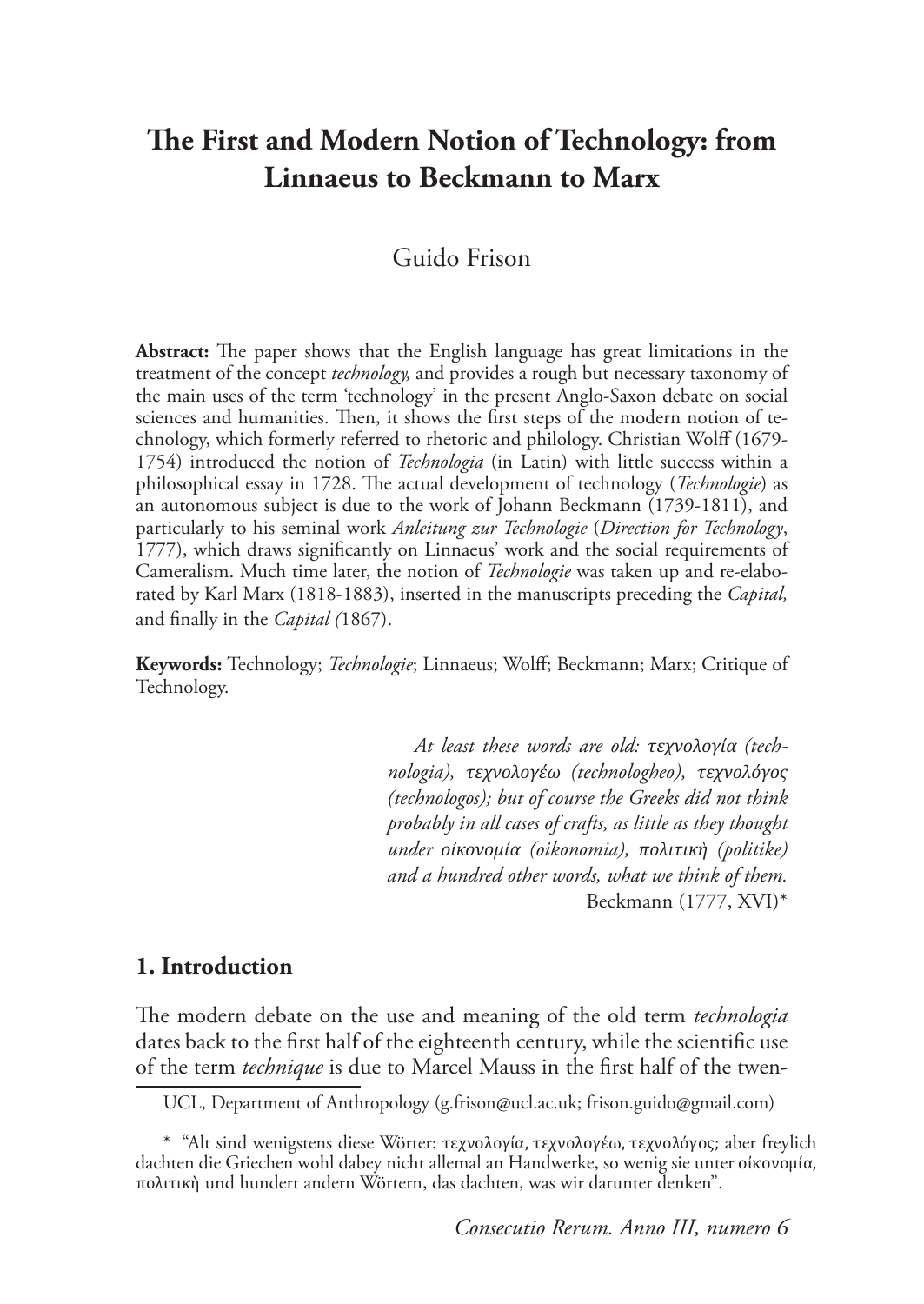tieth century. The modern meaning of the term *technology* refers to the description of the production process from the outsider's point of view, external to the labour process, whereas *technique* represents the actor's point of view. *Technologia* and *technique* are two antonymous concepts, but in the present brief work we treat only the first notion, with the purpose to show that *technology* is a specific kind of knowledge, and is historically determined. We first show that the English language has great limitations in the treatment of the concept *technology,* and provide a rough but necessary taxonomy of the main uses of the term 'technology' in the present Anglo-Saxon debate on social sciences and humanities. Then, we show the first steps of the modern notion of technology, which formerly referred to rhetoric and philology.

 The modern concept of *Technologia* (in Latin) was firstly introduced by Christian Wolff (1679 – 1754) with little success within a philosophical essay in 17281 . The actual development of technology (*Technologie*) as a topic and university subject is due to the work of Johann Beckmann (1739–1811)2 , and particularly to his seminal treatise *Anleitung zur Technologie* (*Direction for Technology*, 1777). Beckmann's notion of technology draws significantly on Linnaeus' work and the social requirements of Cameralism. Much time later, the notion of *Technologie* was taken up and re-elaborated by Karl Marx (1818-1883), inserted in the manuscripts preceding the *Capital,* and finally in the *Capital (*1867).

# **2. A map of the utilization of the English notion of technology**

The notion of technology in social sciences and humanities encompasses a vast and confusing set of phenomena with strong cross-cultural and unli-

<sup>1</sup> Seibicke, *Technik;* Garçon, "Mais d'où vient la technologie". The first modern definition of the *technologia*'s concept is due to Christian Wolff' *Discursus Praeliminaris* (1728)(see the 1983 Wolff critical edition): §71 "Possibilis quoque est philosophia artium, etsi hactenus neglecta. Eam Technicam aut Technologicam Appellare posses. Est itaque Technologia Scientia artium & operum artis, aut, si mavis, scientia eorum, quae organorum corporis, manuum potissimum opera ab hominibus perficiuntur". §71 "A philosophy of the arts is also possible, although it has up to now been neglected. One should call it technica or technologia. Thus technologia is the science of the arts and of the works of arts. Or if you prefer, it is the science of the things which man produces by using the organs of the body, especially the hands" Wolff Christian, 1963, *Preliminary Discourse in Philosophy*, translated by Blackwell J. Richard.

<sup>2</sup> On Beckmann's biography, see Exner (Exner, *Johann Beckmann*), Beckert (Beckert, Johann *Beckmann*) and Klemm for a short biography of Beckmann as a scientist (Friedrich Klemm, "Beckmann, Johann"). Troitzsch underlines the two new disciplines (technology and science of commodities) founded by Beckmann (Ulrich Troitzsch, "Landwirtschftslehre").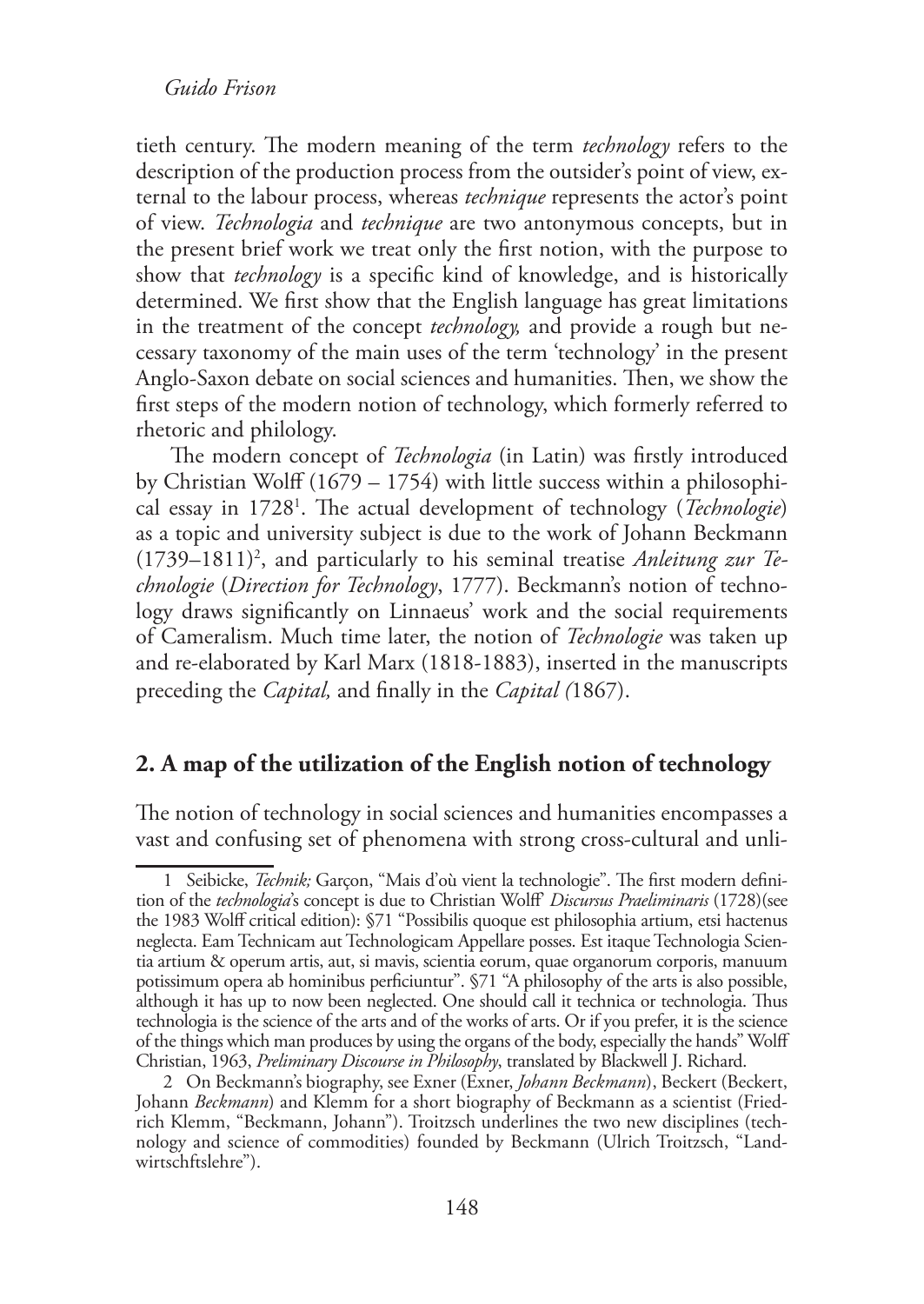mited temporal characteristics. This is likely to be due to the fact that the 18th century new meaning of the term *Technologie,* developed by Christian Wolff, Johann Beckmann and Karl Marx, did not enter into the 19thcentury English lexicon. A new meaning of the term technology was imported into the American English language by  $20<sup>th</sup>$  century social scientists (Thorstein Veblen, for example), deriving from the German *Technik3* . Moreover, it mismatches two terms ('technique' and 'technology') of the Continental languages, where technique refers to specific craft procedures and techno- $\log$ y denotes a "logos" relating to the same activities $^4.$ 

The semantic domain of 'arts/crafts/trades' is included in the Anglophone notion of technology, as exemplified by the phrase  $15<sup>th</sup>$  century Inca technology'. For example, the  $17<sup>th</sup>$  century debate on mechanical arts is treated as an example of technology<sup>5</sup>. Similarly, the  $12<sup>th</sup>$  century Western positive reception of labour and mechanical arts is considered to be the development of a medieval philosophy of technology<sup>6</sup>. According to some anthropological formulations, the art of illiterate cultures should be treated as an aspect of technology $^7$ , where technology means art/craft abilities. Therefore, it is not surprising the following reinterpretation of the *Genesis*: after the expulsion from the Eden, Adam and Eve "used technology to transform an uncultivated physical environment into a cultivated and human-built one"8 .Although 'technology' is a social phenomenon, the conviction that this object cannot be defined has existed since the  $1960s<sup>9</sup>$ , and its conception as an unsolvable ontological problem is dated to the 2010s<sup>10</sup>. Neo-classical economics presents a clearer notion of technolo-

7 Gell affirms: "In this essay, I propose that the anthropology of art can do this by considering art as a component of technology. We recognize works of art, as a category, because they are the outcome of technical process, the sort of technical process in which artist is skilled". Alfred Gell, "The Technology of Enchantment," 43.

8 Hughes*, Human-Built World: How to Think about Technology and Culture,* 7*.*

9 See for example Melvin Kranzberg, and Carroll W. Jr. Purcell, "The importance of Technology, "4.

10 According to Bijker, "Constructivist technology studies are relativistic in only one sense: methodological. They are agnostic with respect to the ontology of technology. Constructivist studies of technology thus do not primarily answer the question 'what is

<sup>3</sup> Schatzberg, "Technik Comes to America".

<sup>4</sup> Salomon, "What is technology?".

<sup>5</sup> Eamon, "Technology as Magic".

<sup>6</sup> The twelfth-century monastic appreciation of the *artes mechanicae* is often exemplified by Theophilus' De *diversis Artibus* and Hugh of Saint Victor's *Didascalicon*. Hugh considered the seven mechanical arts a branch of knowledge, and inserted them nearby the theoretical, practical, and logical disciplines (Hugh of St. Victor, Hugonis *de Sancto Victore*). On Theophilus, see Van Engen, "Theophilus Presbyter". For the Anglophone interpretation of medieval appreciation of the labour in terms of technology, see for example Newman, "Technology and Alchemical Debate", and Whitney, "Paradise Restored".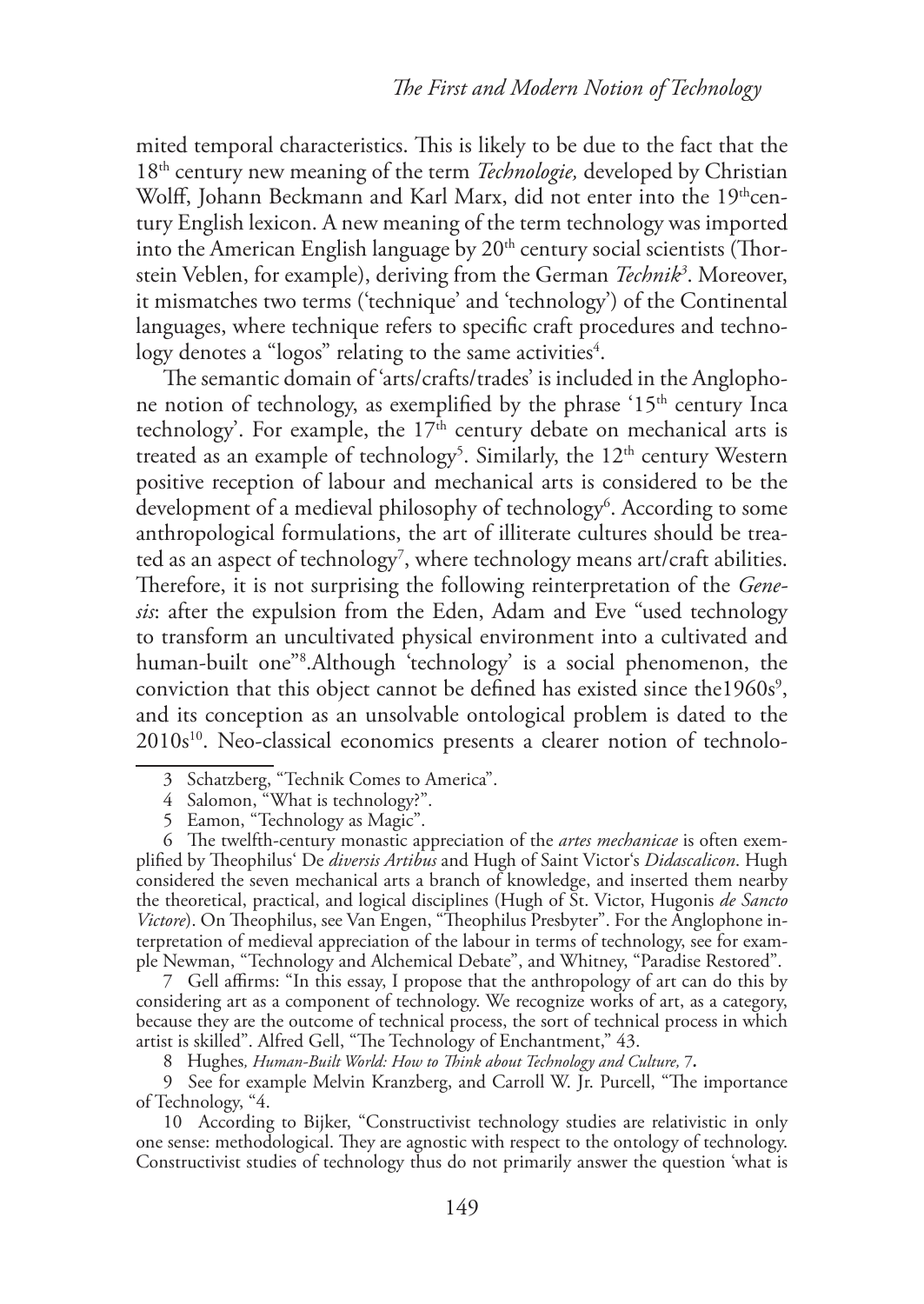gy through the production function, which links known productive input and output, using technology as a variable: nevertheless the internal mechanism of technological change is unknown and is therefore called a 'black box'11. To sum up, the Anglophone notion of technology is vague, timeless, trans-cultural, and does not have a clear frame of reference.

"Recent years have seen in philosophy and cultural studies something like a thingly turn, a *neue Sachlichkeit*, a *nouveau chosisme*"12. Sociologists of technology are not at ease with 'things', and add to the notion of 'thing' a further theoretical step that transforms 'things' into social objects, but diverge on how things become social. By simplifying one could say that in the 1980s three families of theories on technology emerged, denoted by the following acronyms: the 'Social Shaping of Technology (SST)', the 'Social Construction of technology (SCOT)', and the 'Actor-Network Theory (ANT)'. Leaving aside the three above schools of thought, which deserve a greater attention, the remaining part of the literature on technology may be subdivided into four main sub-fields, which are in large part complementary. These subfields relate to:

i) How things are made by humans.

ii) What humans think about things that are socially produced when they are exchanged and consumed?

iii) Bodily techniques.

iv) How an observer describes in written records the productive activities performed by other social actors.

The first approach is generally typical of the American history of technology: the monumental eight volume history of technology edited by Charles Singer et al. (1954-1988) established a reference<sup>13</sup>, according to

12 Connor, "Thinking things", 1.

13 "The editors have treated it [technology] as covering the field of how things are commonly done or made, extending it to describe what things are done or made". Singer, Preface, vii.

technology?' they trace *the process 'how to make technology'.* Bijker, "How is technology made?", 63.

<sup>11</sup> According to the Nobel Prize Robert M. Solow ("Technical Change and the Aggregate Production Function".), the aggregate production function may be written as follow:  $Q = A(K,L)$ , where, the output Q is the value of produced commodities, A is a factor representing technology, K is the capital value, and L the value of labour. Joel Mokyr's definition of technology is less cumbersome and more intuitive, because the nature of technology as information is indicated: "By technological progress I mean any change in the application of information to the production process in such a way as to increase efficiency, resulting either in the production of a given output with fewer resources (i.e., lower costs), or the production of better or new products". (Mokyr*, Lever of Riches,* 6). Nevertheless Mokyr's definition overlooks how this information is obtained and how it is implemented in the production.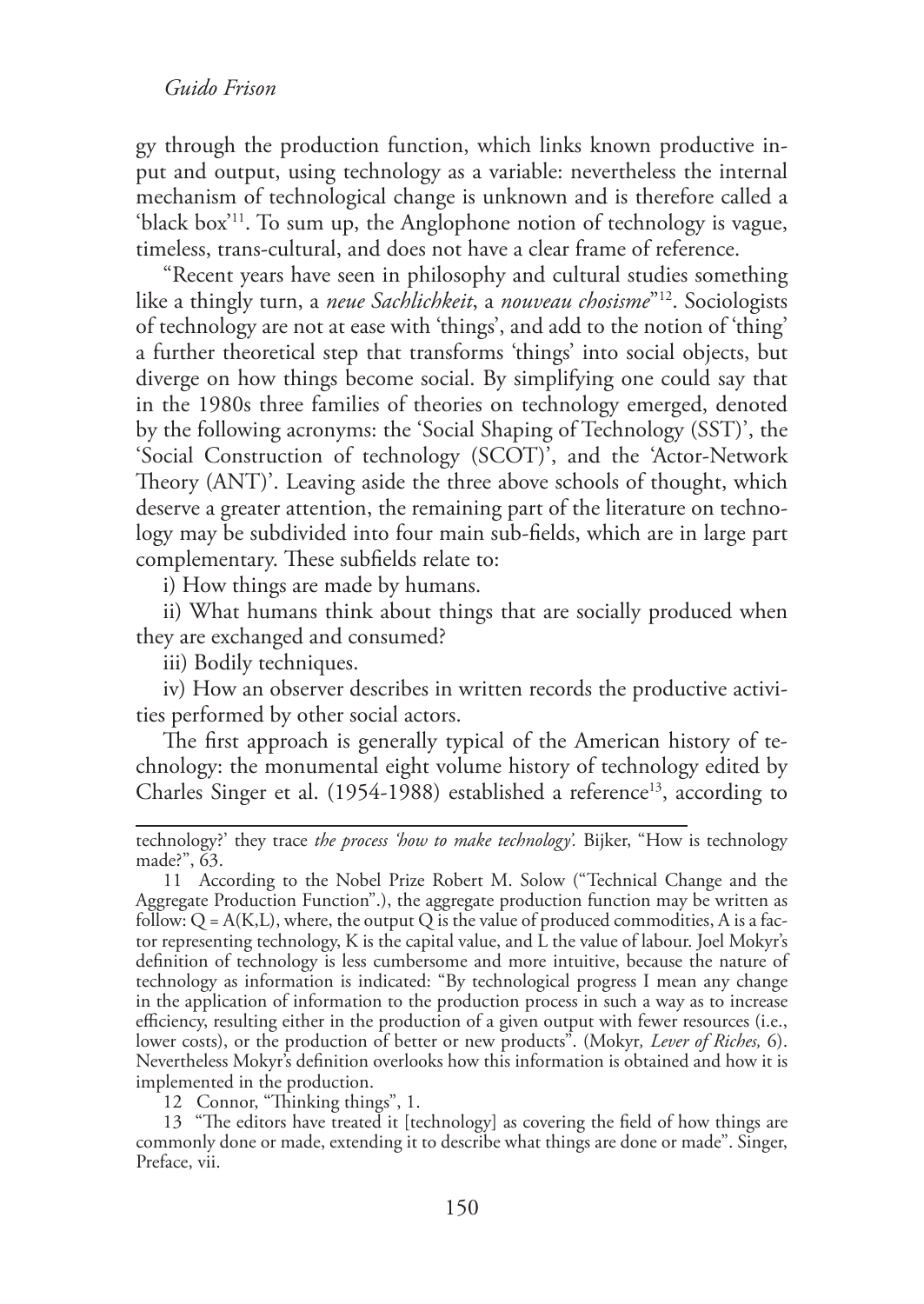which the origin of technology and man are coterminous<sup>14</sup>. Nevertheless, B. Franklin's dictum "Man is a tool-making animal" preceded the modern English notion of technology: it was used by K. Marx<sup>15</sup> and is today common sense. An example of this class is the constructivist school (SCOT), which focuses more on learning in context and the process of learning: its starting point is the conception of technological change as a thing, whose connections with social-economic variables are to be researched.

The second theoretical tradition dedicates little attention to technological studies and focuses on the circulation and consumption of goods and their corresponding value judgments; its starting point is the notion of artefact<sup>16</sup>.

The third approach analyses bodily techniques as the technologies of the self, or ways in which people present and police themselves in modern societies<sup>17</sup>, and the changes caused by literacy to the organization of society. According to this tradition, writing constitutes an important technology'18. Anyway, writing in general implies different scripts and therefore different writing abilities.

The fourth method, inaugurated by Christian Wolff, was elaborated by Beckmann and Marx, as well as by Marcel Mauss, who contributed much later from an ethnographic standpoint. Mauss' work is nonetheless beyond the chronological limits of the present work. The starting point of this approach is not how 'things' are made, but the corresponding written and changing records on how 'things' are made, which are collected by active social actors. According to Wolff, Beckmann and Marx, the discipline of technology provides naturalistic descriptions to social subjects that exert domination about working procedures.

<sup>14</sup> Forbes sustained that:"Technology is as old as man himself", Robert J. Forbes, "The beginnings of Technology and Man,"1: 11.

<sup>15 &</sup>lt;sup>"</sup>The use and fabrication of instruments of labour, although existing in the germ among certain species of animals, is specifically characteristic of the human labour process, and Franklin therefore defines man as a tool-making animal". Karl Marx, Frederich Engels, *Collected Works*, 35:189, see also: 331 n. 4,777 n. 151.

<sup>16</sup> As an introduction to material culture, we quote only the two following papers out of a very large literature: Paul Basu, "Material culture", and Christopher Tilley, "Ethnography and material culture".

<sup>17</sup> See Michel Foucault,"Technologies of the self".

<sup>18</sup> The anthropologist Jack Goody affirmed: "But in itself writing constitutes an important technology requiring a category of highly trained specialist which has to be maintained at the expense of the community". Goody, *The logic of writing and the organization of society*, 45.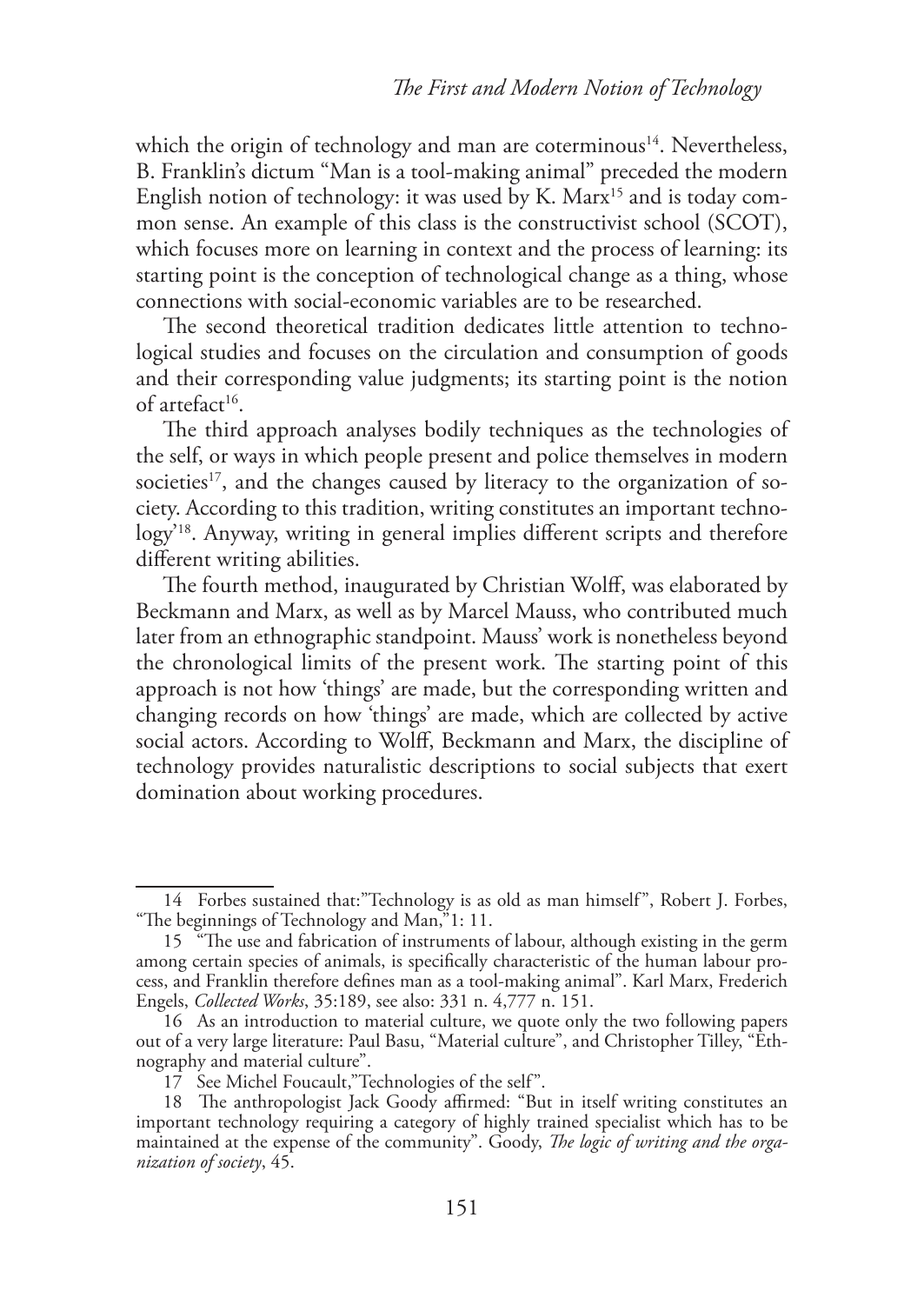## **3. Cameralists and Cameralism**

Eighteenth century Cameralists were civil servants from the German principalities, who were responsible for regulating productive activities through police ordinances. Academic Cameralism, or the set of disciplines taught in German universities since 1727 (Public finance, *Oeconomie* and *Science* of *Police*)<sup>19</sup>, cannot be understood as a form of mercantilism<sup>20</sup>, but likely as economic policy directions<sup>21</sup> with a "managerial" approach<sup>22</sup>. Beckmann's lectures on technology were not addressed to artisans, but to aspiring Cameralists, who, after becoming civil servants, could organize, judge, rule, improve or utilize, and for these reasons were expected to be educated<sup>23</sup>.

23 Beckmann, *Anleitung zur Technologie*, *Vorrede* (unnumbered pages): "Denn was man veranstalten, anlegen, anordnen, beurtheilen, regieren, erhalten, verbessern und nu-

<sup>19</sup> The Prussian universities of Halle and Frankfurt/Oder inaugurated their first academic chairs of Cameralistic subjects in 1727, upon the order of the king Frederick William I. Cameralistic *Oeconomie* (*Oeconomia*) did not mean economics, but a general discourse on agriculture and its administration (Johannes Burkhardt, "Der Begriff des ökonomischen in wissenschaftgeschichtilicher Perspektive"). *Polizei* concerned not only public policy but also the research of happiness (see Knemeyer, "Polizei", and Keith Tribe, "Cameralism and the sciences of the state").

<sup>20</sup> Tribe (Keith Tribe, "Cameralism and the sciences of the state,") and Priddat (Priddat, "Kameralismus als paradoxe Konzeption der gleichzeitigen Stärkung von Markt und Staat") deal with two specific aspects of Cameralism. The socio-economic nature of Cameralism and whether Cameralism is a form of Mercantilism are still matter of debate. Spector gives an overview of the notion of Mercantilism (Spector, "Le concept de mercantilisme"): for two opposite opinions from the stand point of economics and history of economics, see for example Allen (Allen, "Modern defenders of mercantilist theory"), Tribe (Keith Tribe, "Mercantilism and the economics of state formation"), Magnusson (Magnusson, " Was Cameralism really the German version of the Mercantilism?") vs. Heckscher (Heckscher, *Mercantilism*) and Rothbard (Rothbard, *Economic thought before Adam Smith*, 492-494).

<sup>21</sup> The " Economic policy" entry of a standard dictionary of economics reads as follows: "The set of controls used by the government to regulate economic activity. Economic policy can be broadly classified into three areas: fiscal policy (issues related to taxation, government spending, and public deficit), monetary policy (interest rates and inflation), and trade policy (tariffs and trade agreements)" (John Black et al. *A Dictionary of Economics*). Rothschild delineates the changes introduced by the 19<sup>th</sup> century classical school of economics in the paradigm of Smith's *Wealth of Nations* (Rothschild, "Political economy").

<sup>22</sup> The sociologist Albion Small underlined the managerial dimension of Cameralism: "Economic science in Germany was merely a subordinate and subconscious factor in the cameralistic theory of governmental management. It had not gained independence as a science of wealth relations, irrespective of the forms of government under which they exist" (Small, *the Cameralists,* 20). Colbert's, today considered by some scholars as the ideal form of Mercantilism, has been meant as "the first attempt to put the fundamental principles of the theory of management on a scientific and orderly base" (Small, *the Cameralists,* 12).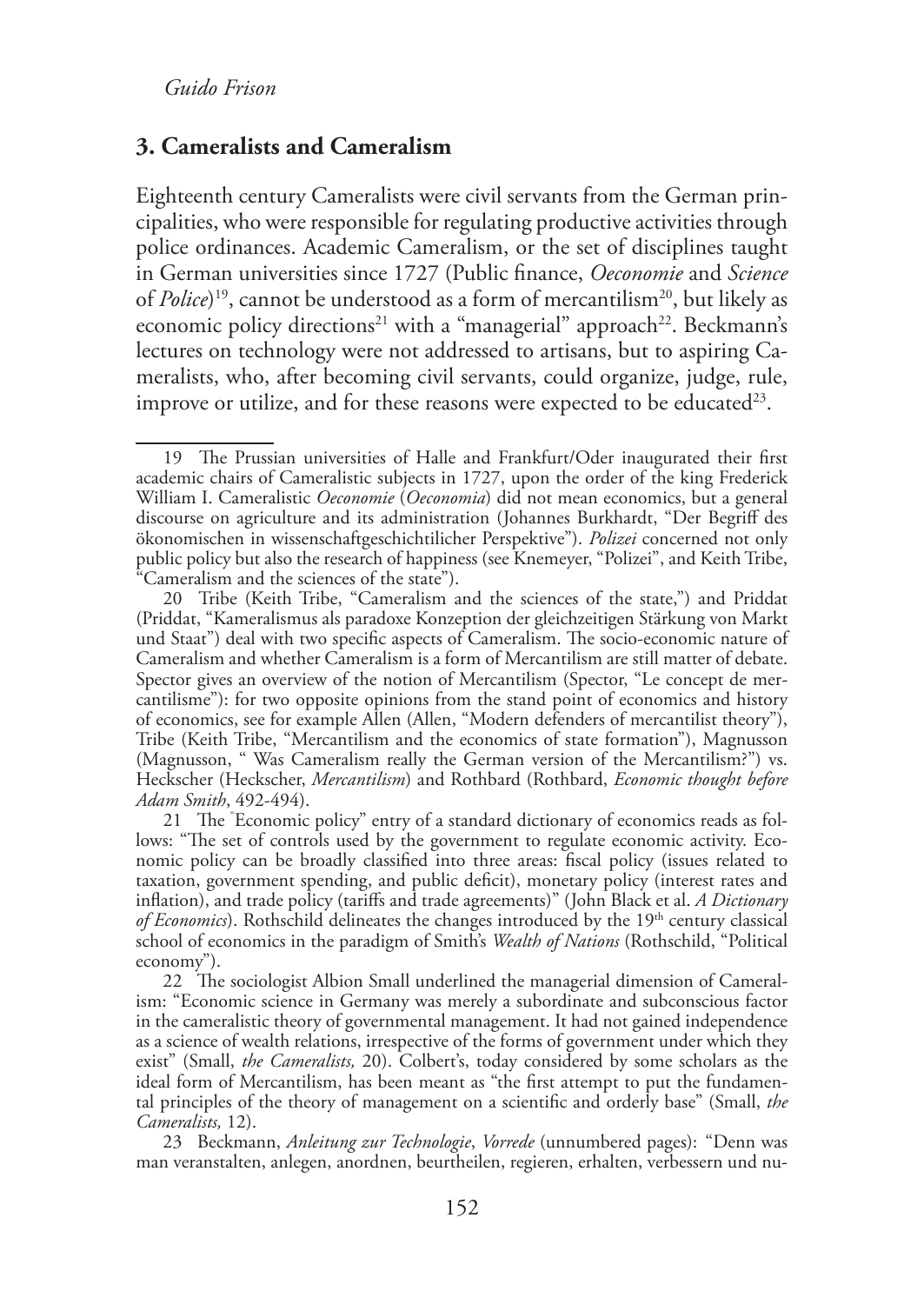# **4. Linnaeus and Beckmann:** *Oeconomia* **and Technology**

Beckmann owes much to Linnaeus, both personally and scientifically. Beckmann was a Linnaeus' pupil during his one-year trip to Sweden<sup>24</sup>. For this reason, Linnaeus wrote Beckmann a glowing letter of introduction<sup>25</sup> and a recommendation letter to the Chancellor of Göttingen University. As a result of this recommendation letter, Beckmann was appointed in 1766 as the extraordinary professor<sup>26</sup> of *Oeconomia*, which was actually a discourse on agriculture25. Subsequently, in 1769 Beckmann published *the Principles of German Agriculture27*, which was re-printed in many editions and, in 1770 he was appointed to the position of *Professor Ordinarius*.

From the outset, Beckmann's teachings promoted the science of agriculture as based on natural science, and expressly acknowledged Linnaeus as having founded the approach of combining natural history and *œconomia <sup>28</sup>*28. Along the same path, Beckmann further expanded on this concept by

tzen soll, wird man doch wenigstens kennen müssen".

26 Literary evidence shows that Linnaeus' recommendation was decisive: in a letter (August 14<sup>th</sup>, 1766) Beckmann asked Linnaeus a recommendation letter to be send to Otto von Münchhausen "*Tu, Vir illustris, multum sane me poteris iuvare, si, quemadmodum pro humanitate et favore erga me Tuo, pollicitus es, commendare velis Ottoni Munchhusio, qui mihi a Te admonitus facile locum inter professores Goettingenses comparabit*".(Hulth, *Bref och skrifvelser,* 259). On August 27<sup>th</sup>, 1766 Linnaeus answered as follows: "....*mox Munchhausio scribo*. *Mittas literas vel eum cum literis adeas*". (Hulth, *Bref och skrifvelser*, 261). Subsequently, on November  $17<sup>th</sup>$ , 1667 Beckmann thanked Linnaeus and informed him that he was appointed as *professor extraordinarius*: "*Itaque mihi officium professoris extraordinarii Göttingensis mandabant, etsi cum salario admodum exiguo*". (Hulth, *Bref och skrifvelser*, 262). After his appointment. Beckmann cultivated not only Cameralistic disciplines, but also wrote various books on natural history. His friend Christian. G Heyne, head of the Göttingen's University Library, wrote in Beckmann's obituary: "*Disciplina Linnaei imbutus erat eiusque admiratione percussus; cum in Suecia peregrinaretur, eius auditione et familiaritate se usum esse exultabat;…*" Heyne, "Memoria Io. Beckmann," 8.

27 The teachings of *Oeconomia* at Göttingen university, referred to land cultivation, meadows, fields, forests and cattle breeding (on this topic and the way of the appointment of Beckmann see Wakefield, *The disordered police state,* 75-7). The contents of Beckmann's first handbook of *Oeconomia* (Beckmann, Gedanken *von der ökonomischer Vorlesungen,* 23-4) were as follows: part I on agriculture; part II on cultivation of plants; part III on breeding; part IV: on the use of certain natural objects of the countryside; part V on investing and administration of country estates. Beckmann's *Grundsätze der teuschen Landwirthschaft* runs six editions, until it was superseded by Thaer, Grundsätze *der rationellen Landwirthschaft*, the founder of modern scientific agronomy. On the notion of agronomy, see Denis Gilles, "L'agronomie au sens large".

28 Linnaeus, Beckmann and other 18<sup>th</sup> century scholars considered their scientific works as operating at the Intersection of natural history, agriculture, and administration

<sup>24</sup> Beckmann**,** *Beckmanns Johann Schwedische Reise*.

<sup>25</sup> Hulth, Bref och skrifvelser, 168, letter dated May 30<sup>th</sup>, 1766 from Linnaeus to Beckmann.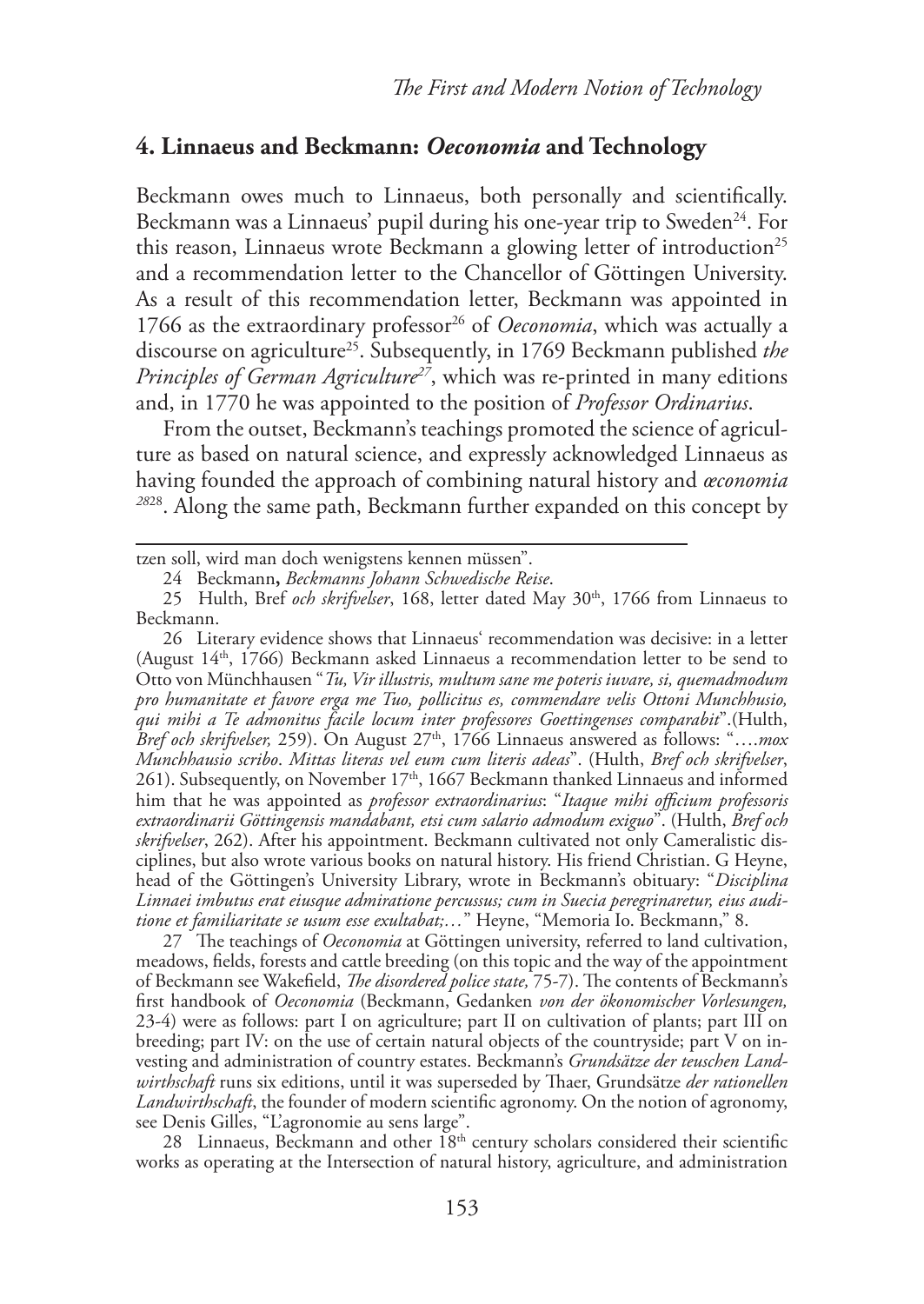applying it to agriculture, and subsequently to the new discipline of technology, which originated from Linnaeus'*œconomia* and the specialization process of Cameralism.

For both Linnaeus and Beckmann natural history enables one to identify *Naturalien* (natural things studied by the naturalist). Trades that use *Naturalien* are classified by Beckmann using a method similar to natural orders, which was already introduced by Linnaeus in botanic taxonomy. Trades are classified according to identity or likeness in their main working procedures, along a scale from simple to increasing complexity e.g. from weaving to ceramics and metallurgy. In this way, Beckmann listed 324 trades by grouping them into 51 classes<sup>29</sup>. Beckmann's lectures of technology were integrated with models of tools and samples of raw materials, and continued with visits to workshops and manufacturing factories<sup>30</sup>. This represented a notable step forward with respect to Diderot's and D'Alembert's *Encyclopaedia*, in which arts and crafts were alphabetically classified.

# **5. The diffusion of technological teachings**

The spread of the term *Technologie* and Beckmann's work in German-speaking universities was fast (the first year in which technological matter was lectured is indicated in brackets): Gießen (1777), Stuttgart (1781), Ingolstad (1782), Mainz (1784), Kaiserslautern (1778), Wien (1781), Magde-

29 Beckmann, *Anleitung zur Technologie*, Einleitung, XVII. "Nach vielen Versuchen, scheint es mir am vortheilhaften zu seyn, die Handwerke, deren vornehmesten Arbeiten eine Gleichkeit oder Aenlichkeit in dem Verfahren selbst und in den Gründen, worauf sie beruhen, haben, in einerley Abtheilungen zu bringen, dergestalt daß die einfachen zuerst, die künstlichern zulest genant werden".

<sup>(</sup>Cameralism). About the use of natural history in *œconomia*, Beckmann affirmed in a letter to Linnaeus (June 5<sup>th</sup>, 1769):"*Operam dedi in hoc libello, ut videant cives Mei, usum historiae nat. in Œconomia, quem Tu primus & vidisti & docuisti, maximum omnino esse*". The *libellum* was likely Beckmann *Anfangsgründe der Naturhistorie,* 1767 (Hulth, Bref *och skrifvelser*, 264). Since 1740, Linnaeus meant *œconomia* as a discipline that teaches how to use nature's products (*naturalia*) to human uses, and for that reason, it draws on natural history and physics: "§. 5. Scientiam itaque illam, qua naturalia mediantibus elementis præparare ac usibus nostris accomodare docemur, hic loci, ego Œconomiam dico". According to Linnaeus, happiness draws on *œconomia*: "§. 7. *Œconomia autem nihil sane præstantius, nihil utilius, nihil magis necessarium, quippe quæ; hominum quorumvis felicitati in terris pro fundamento venit".* (Carolus Linnaeus, "De fundamento scientiae œconomicae", 518, firstly published in 1740 in Swedish). Other "o*economic*" Linnaeus' works are meaningful, e.g*. Philosophia Botanica* (1751), *Instructio Peregrinatoris* (1759), and *Usum Historia Naturalis in vita communis* (1766); for a thorough analysis, see Frison, "Linnaeus, Beckmann, Marx," 150-4.

<sup>30</sup> Pütter, *Versuch einer academischen Gelehrten-Geschichte,* 388.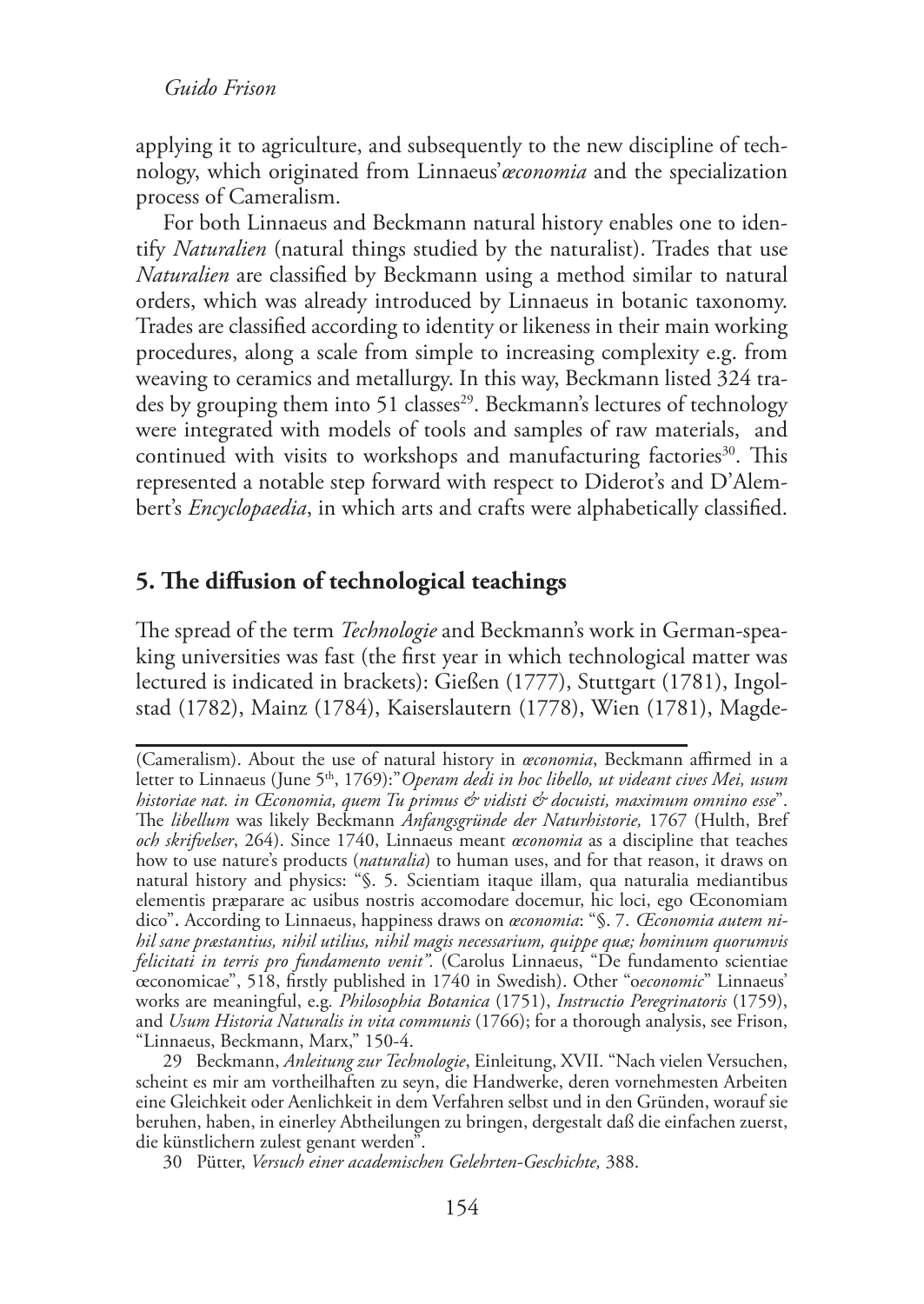burg (1785), Halle (1785), Freiburg (1785), Leipzig (1790), Heidelberg (1803), and Tübingen  $(1818)^{31}$ . Beckmann's technology spread to a lesser extent in France<sup>32</sup>, Italy<sup>33</sup>, Russia<sup>34</sup>, Scotland<sup>35</sup> and the USA<sup>36</sup>.

From the point of view of history of ideas, the notions of *technology* and *aesthetics* may be considered sister disciplines of two connected and parallel rationalizations, which corresponded with changes in the character of the artist/artisan: unlike the Renaissance artist, the modern one was supposed to be concerned with beauty only, and the artisan with the production of useful goods. Linnaeus set the basis of one over the two rationalizations, connecting the notion of usefulness with the description of natural objects, which was further developed by Beckmann, particularly in relation to the new discipline of technology. The other rationalization developed as a result of increasing bourgeois demand, and a new system of the arts, which empowered the notion of beauty, and the creation of the aesthetics, as new branch of philosophy<sup>37</sup>.

## **6. Marx and Technology**

At the turn of the 18th and 19th centuries, many factors weakened the role and functions of the Cameralistic studies and Beckmann's technology, including changes to the Prussian administrative system, the Napoleonic wars, the Kantian critiques on the notion of happiness, and so on<sup>38</sup>. Ca-

<sup>31</sup> Eulen, "Die Technologie als ökonomische und technische Wissenschaft", and Kernbauer, "Beckmann und der 'technologische' Unterricht".

<sup>32</sup> Technological matter was taught at Strasbourg university by Isaac Haffner (1751- 1831). Jean Henri Hassenfratz (1755-1827) promoted the diffusion of the contents of this discipline in various French institutions (Grison, L'étonnant *parcours du républicain J. H. Hassenfratz*).

<sup>33</sup> Technology was lectured at Padua university in the years 1819-23 (Di Lisa, "Dalla storia delle arti," 307).

<sup>34</sup> See Timm, *Kleine Geschichte der Technologie,* 48-49.

<sup>35</sup> George Wilson (1818–1859), was appointed Regius Professor of technology at Edinburgh on November 1855, but the chair of technology did not survive his death. On technology's chair, see Wilson, *Memoirs of George Wilson*, 400-51.

<sup>36</sup> The botanist and physician Jacob Bigelow (1787 -1879) had a weak concept of technology (Schatzberg, "Technik Comes to America, "491-2).

<sup>37</sup> Shiner, *The invention of art*, 99-129. From taste to aesthetics, see Shiner, *The invention of art*, 130-151. On the origin of the modern system of arts and aesthetics, see also Kristeller, Renaissance *Thought and Arts,* 163-227, and Buchenau, *The Founding of Aesthetics in the German Enlightenment*.

<sup>38</sup> Other determinants were the diffusion of Smith's *Wealth of Nations* (Tribe, *Governing economy*, 133-148) and the fact that the knowledge of Cameralistic disciplines were no more compulsory for the civil servants. Kant argued against the principle of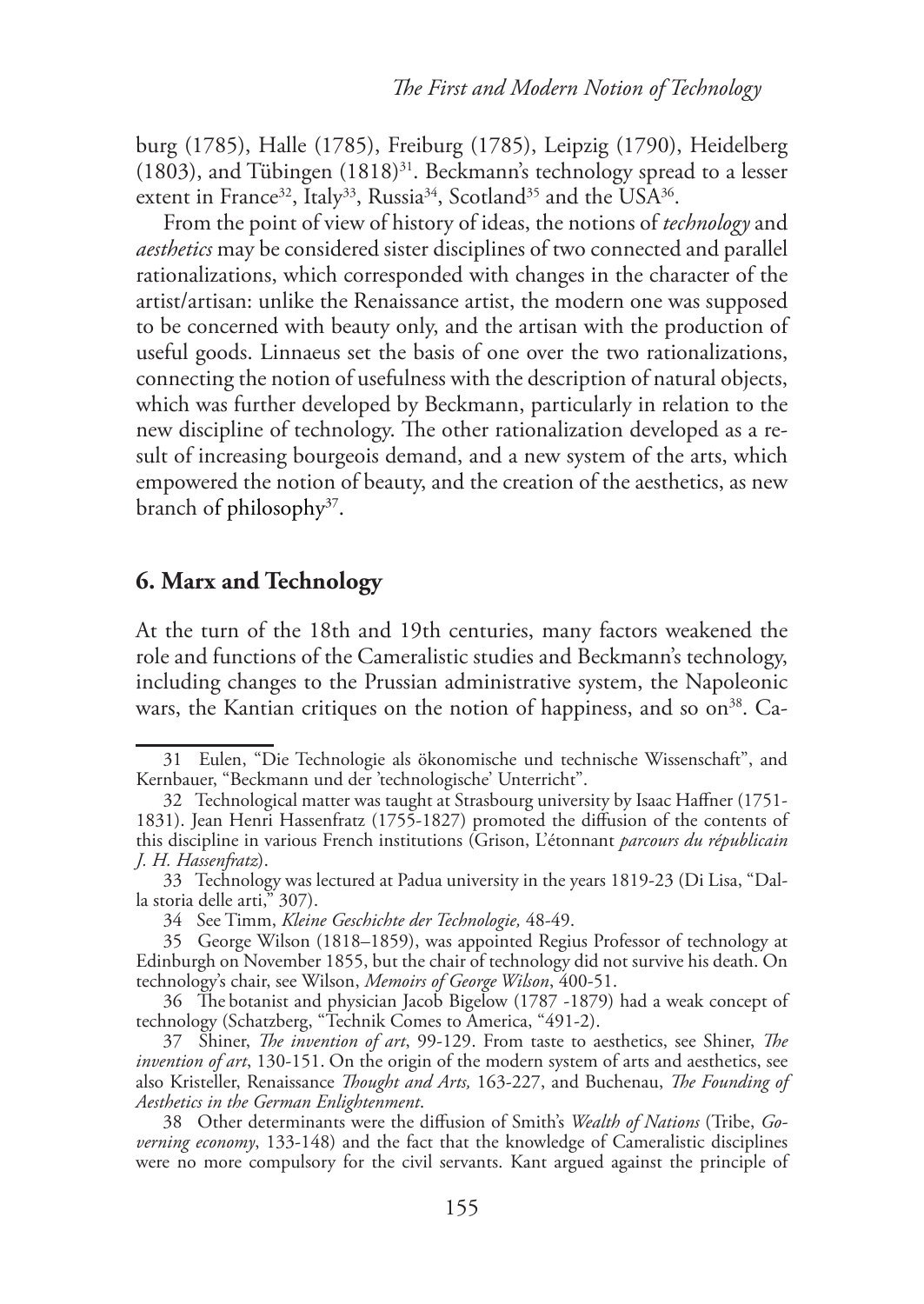meralistic technology survived into the  $19<sup>th</sup>$  century mainly as a history of technology. Starting from the second half of the  $19<sup>th</sup>$  and in the  $20<sup>th</sup>$ centuries, the German term *Technik*, already present in Kant's works<sup>3939</sup>, substituted and gradually included the semantic domain of *Technologie*.

To rationalize the change caused by machinery, Marx re-interpreted the old category of *technology*, which he borrowed from Johann Heinrich Moritz von Poppe, a Beckmann's pupil<sup>40</sup>, and merged it with the works of Charles Babbage, Andrew Ure, Robert Willis (a scholar of kinematics), and the anonymous 1855 *Industry of Nations*41. Marx, expanded the category of 'production' by distinguishing the process of obtaining values from the process of obtaining use-values or the 'labour-process'. The distinction between 'value' and 'use-value', whilst tracing back to Aristotle<sup>42</sup>, was common in economic literature, but the application of this common distinction to the production process and the introduction of the concept of the 'labour process' was an original innovation by Marx.

In agreement with Beckmann, Marx states that, just as the investigation of the *use-values* of commodities belongs to the *science of commodity* (*Waarenkunde –* a discipline founded by Beckmann)*,* so does the investigation of the labour process which belongs to *technology*43. Marx's new approach to *Technologie* was an important change, because he defined technology as the impersonal principle of the modern industry of resolving each process into its constituent movements, without any regard for their possible

happiness as the ground of a *system* of legislation (Kaufman, Welfare *in the Kantian State*). On the change of Prussian administrative system see Mayer "Der Weg der deutschen Verwaltung".

<sup>39</sup> Ferrari, "Kant et la technique".

<sup>40</sup> On Marx's notebooks see Marx, *Die technologisch-historischen Exzerpte* and Marx, *Exzerpte über Arbeitsteilung, Maschinerie und Industrie.* On Poppe (1776-1854), the main German technological author, read and quoted by Marx, *see* Yoshida, "J. H. M. Poppe's 'History of Technology' and Karl Marx".

<sup>41</sup> On Marx's English sources, which refer to Charles Babbage (1791 –1871), Andrew Ure (1778-1857), Robert Willis (1800–1875, a scholar of kinematics), and the anonymous 1855 *Industry of Nations,* see Yoshida, "Robert Willis' theory of Mechanism and Karl Marx", and Yoshida, "The Industry of Nations and Marx's Das Capital". On Willis' kinematics, see Moon, "Robert Willis and Franz Reuleaux".

<sup>42</sup> Schefold, "Use value and the 'commercial knowledge of commodities'".

<sup>43</sup> In the present passage Marx compares the science of commodities (*Waarenkunde*) with technology: "Just as the investigation of the *use values* of commodities as such belongs in *commercial knowledge,* so the investigation of the labour process in its reality belongs in *technology".* N.B.: 'commercial knowledge' is the debatable translation of the German *Waarenkunde*. Marx, *Economic Manuscript of 1861-63*, Vol. 30, 55.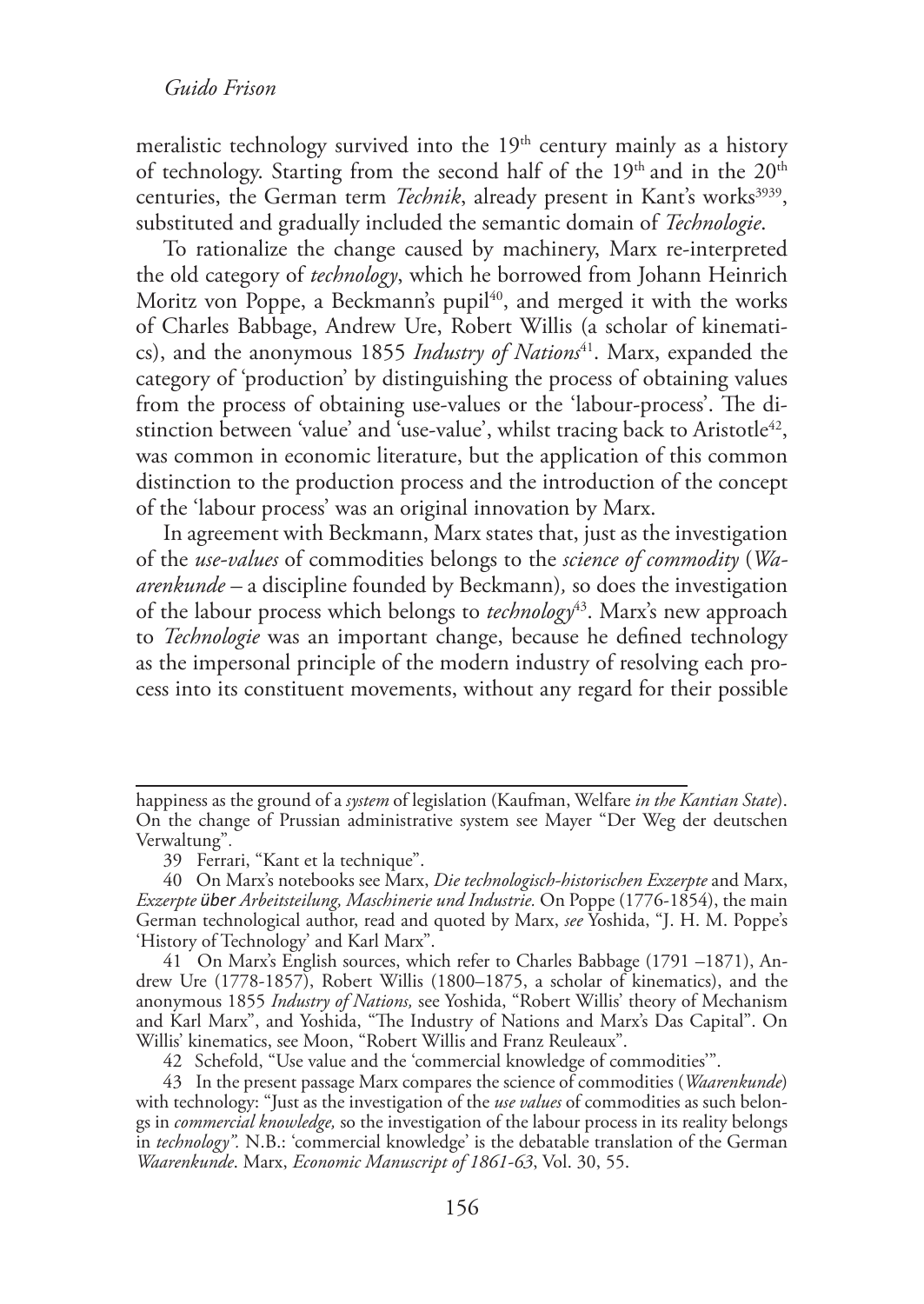execution by the hands of man<sup>44</sup>. In this way, Marx brought Beckmann's notion of technology back to life again.

# **References**

- Allen, W.R. (1970), *Modern defenders of mercantilist theory*, in *History of Political Economy*, 2, 2: 381-397.
- Basu, P. (2013), *Material culture: ancestries and trajectories in material culture studies*, in Carrier, J.C, Gewertz, D.B. (eds), *Handbook of Sociocultural Anthropology*, London: Bloomsbury, 370-390.
- Beckert, M. (1983), *Johann Beckmann*, Leipzig: Teubner.
- Beckmann**,** J. (1911), *Beckmanns Johann Schwedische Reise nach dem Tagebuch der Jahre 1765 - 1766*, Fries, T.M. (ed.), Upsala: Almqvist & Wiksell.
- Beckmann, J. (1777), *Anleitung zur Technologie*, Göttingen: Vandenhoeck.
- Beckmann, J. (1767), *Anfangsgründe der Naturhistorie*, Göttingen-Bremen: Försters.
- Beckmann, J. (1767), *Gedanken von der Einrichtung ökonomischer Vorlesungen*. Göttingen: Bossiegel.
- Beckmann, J. (1769), *Grundsätze der teuschen Landwirthschaft.* Göttingen-Gotha: Dieterich.
- Bijker, E.W. (2010), *How is technology made? –That is the question!*, in *Cambridge Journal of Economics* 34, no. 1: 63-76.
- Black, J., Hashimzade, N., Myles, G. (2012), *A Dictionary of Economics*. 3rd ed. Oxford: Oxford University Press.
- Buchenau, S. (2013), *The Founding of Aesthetics in the German Enlightenment. The Art of Invention and the Invention of Art*, Cambridge: Cambridge University Press.
- Burkhardt, J. (1988), *Der Begriff des ökonomischen in wissenschaftgeschichtilicher Perspektive*, in Waszek, N. (ed.), *Die Institutionalisierung der Nationalökonomie an deutschen Universitäten. Zur Erinnerung an Klaus Hinrich Hennings*, St. Katharinen: Scripta Mercatura Verlag, 55-76.
- Chilson, P. (2008), *The Border*, in Bourdain, A. (ed.), *The Best American Travel Writing 2008*, Boston: Houghton Mifflin Company, 44-51.

Connor, S. (2010), *Thinking things*, in *Textual Practice,* 24, 1:1–20.

<sup>44</sup> Marx defines technology as follows: "The principle which it pursued, of resolving each process into its constituent movements, without any regard to their possible execution by the hand of man, created the new modern science of technology". *Capital*, Vol. 35, 489.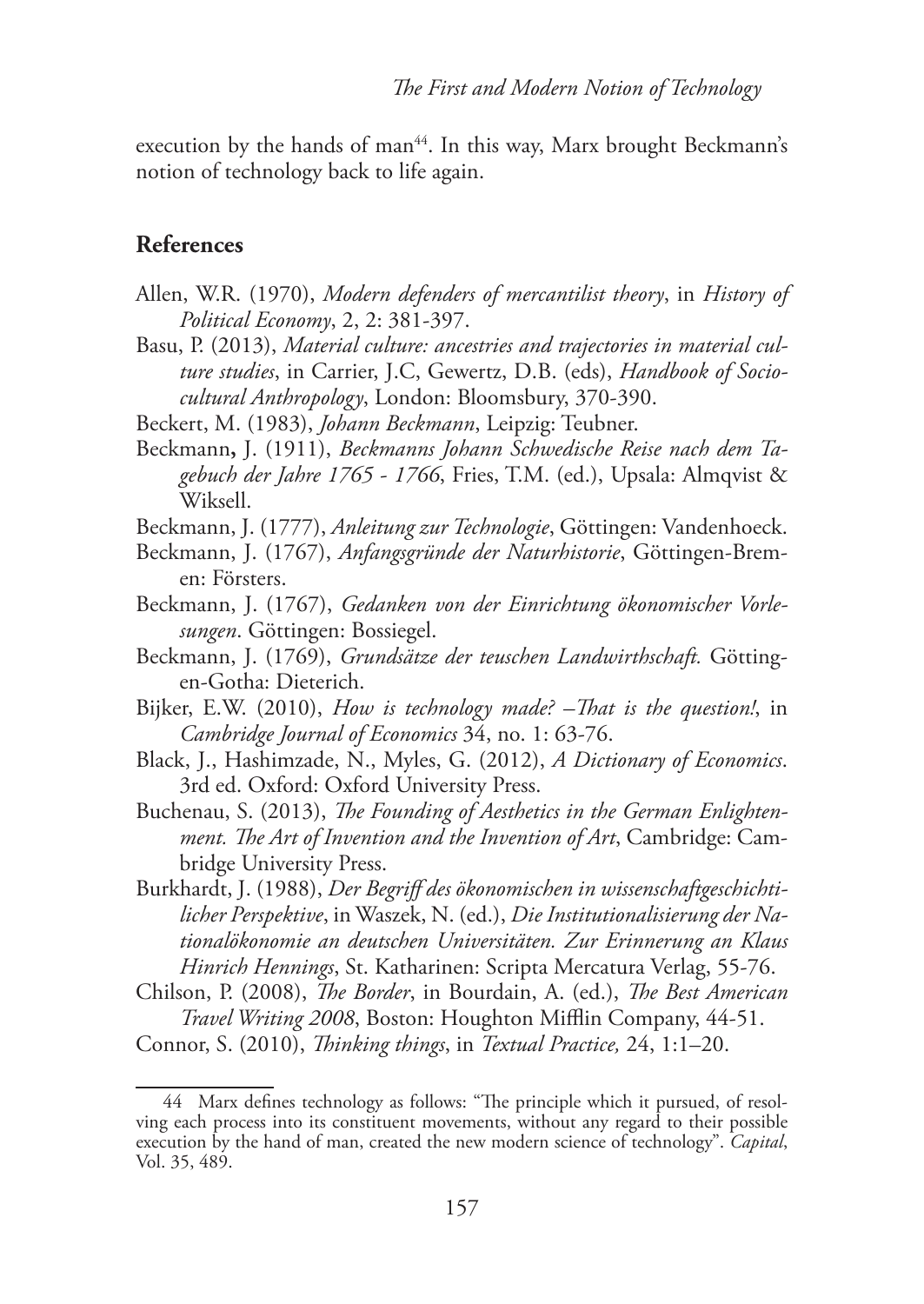- Di Lisa, M. (1986), *Dalla storia delle arti alla tecnologia generale (1777- 1819)*, in *Studi Storici* 27, 2: 303-334.
- Eamon, W. (1983), *Technology as Magic in the Late Middle Ages and the Renaissance*, in *Janus* 70, 3-4: 171-212.
- Eulen, F. (1969), *Die Technologie als ökonomische und technische Wissenschaft an der deutschen Universitäten des 18. Jahrhunderts*, in *Technikgeschichte* 36, 3: 245-256.
- Exner, W.F. (1878), *Johann Beckmann. Begründer der technologischen Wissenschaft*, Wien: Gerhold's Sohn.
- Ferrari, J. (2003), *Kant et la technique*, in Chabot, P., Hottois, G. (èds.), *Les philosophes et la technique*, Paris: Vrin, 83-93.
- Forbes, R.J. (1967), *The beginnings of Technology and Man*, in Kranzberg, M., Purcell, C.W. Jr. (eds.), *Technology in Western Civilization*, vol 1, Oxford: Oxford University Press.
- Foucault, M. (1988), *Technologies of the self*, in Martin, L.H., Gutman, H., Hutton, P.H. (eds.), *Technologies of the self: a seminar with Michel Foucault,* London: Tavistock, 16-49.
- Frison, G. (1993), *Linnaeus, Beckmann, Marx and the foundation of technology. Between natural and social sciences: A hypothesis of an ideal type*, in *History and Technology* 10, 2-3: 139-160.
- Garçon, A.-F. (2013), *Mais d'où vient la technologie ? Ce qu'en apprennent*  les écrits des philosophes européens entre XVIe et XVIIIe siècle, in e-Phaïs*tos* 2, 1: 14-22.
- Gell, A. (1992), *The Technology of Enchantment and the Enchantment of Technology*, in Coote, J. (ed.), *Anthropology, Art, and Aesthetics*, Oxford: Clarendon Press, 40-63.
- Gilles, D. (2007), *L'agronomie au sens large. Une histoire de son champ, de ses définitions et des mots pour l'identifier*, in Robin, P., Aeschlimann, J.-P., Feller, C. (èds.), *Histoire et agronomie: entre ruptures et durée*, Paris: IRD Éditions, 61-89.
- Goody, J. (1989), *The logic of writing and the organization of society*, Cambridge: Cambridge University Press.
- Grison, E. (1996), *L'étonnant parcours du républicain J. H. Hassenfratz (1755-1827): Du faubourg Montmartre au Corps des Mines*, Paris: Les Presses de l'École des Mines.
- Heckscher, E.F. (1994), *Mercantilism*, London and New York: Allen and Unwin.
- Heyne, C.G. (1811), *Memoria Io. Beckmann*, in *Commentationes Societatis Regiae Scientiarum Gottingensis*. I: 2-15.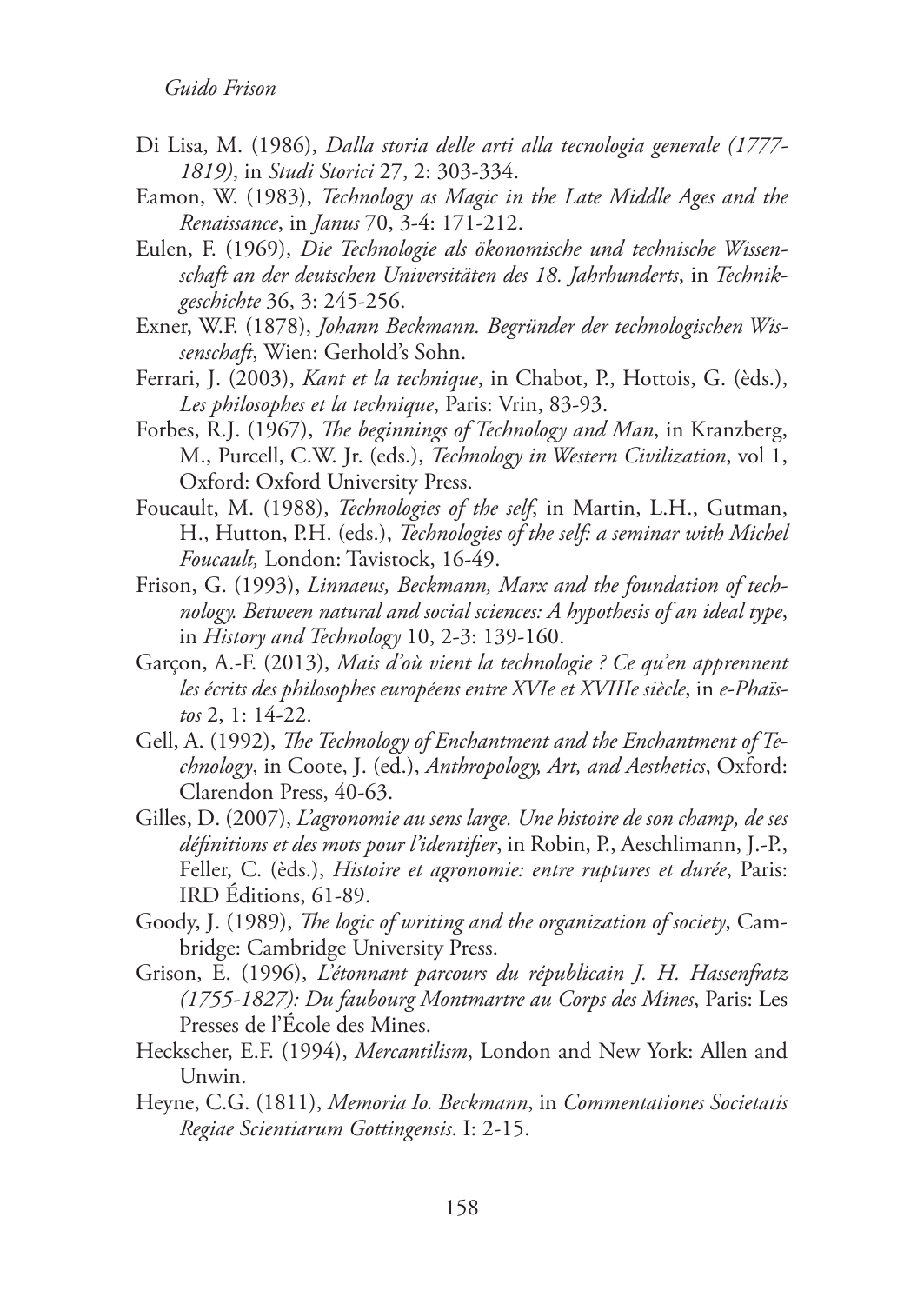- Hugh of St. Victor (1939), *Hugonis de Sancto Victore Didascalicon de studio legendi: A Critical Text*, Buttimer, C.H. (ed.), Washington: Catholic University of America.
- Hughes, P.T. (2004), *Human-Built World: How to Think about Technology and Culture,* Chicago-London: University of Chicago Press.
- Hulth, J.M. (ed.)(1916), *Bref och skrifvelser af och till Carl von Linné*. *Del 1: Adanson–Brünnich*. Upsala: A.-B. Akademiska Bokhandeln – Berlin: R. Friedländer & Sohn.
- Marx, K., Engels, F. (1996), *Collected Works*. Vol. 35, *Capital*, Vol. 1. New York: International Publishers, 1996.
- Marx, K., Engels, F. (1988), *Collected Works*. Vol. 30, *Economic Manuscript of 1861-63*. New York: International Publishers.
- Kaufman, A. (1999), *Welfare in the Kantian State*, Oxford: Oxford Clarendon Press.
- Kernbauer, A. (1993), *Beckmann und der 'technologische' Unterricht an den Universitäten der Habsburgermonarchie. Der 'technologische' Unterricht im Kanon der der Allgemeinbildung der Philosophischen Fakultäten, abseits der Polytechnika und Fachlehranstalten*, in *Johann Beckmann-Journal,* 7, 1-2: 39–55.
- Klemm, F. (1970), *Beckmann, Johann*, in *Dictionary of Scientific Biography*, Gillespie, C.C. (ed.), Vol. 1. 554-555, New York: Charles Scribner's Sons.
- Knemeyer, F.-L. (1980), *Polizei*, Tribe, K. (transl. by), in *Economy and Society* 9, 2: 172-196.
- Kranzberg, M., Purcell, C.W. Jr. (1967), *The importance of Technology in Human Affairs*, in Kranzberg, M., Purcell, C.W.Jr. (eds.), *Technology in Western Civilization*, vol 1., Oxford: Oxford University Press, 3-11.
- Kristeller, O.P. (1990), *Renaissance Thought and Arts: Collected Essays***.** Princeton: Princeton University Press.
- Linnaeus, C. (1786), *De fundamento Scientiæ œconomicae e physica & Scientia naturali petendo*, in Gilibert, J.E. (ed.), *Amoenitates Academicae*, Vol. 2, Coloniae Allobrogum: Piastre & Delamolliere, 517-528.
- Magnusson, L. (2016), *Was Cameralism really the German version of the Mercantilism?*, in Rössnern, P.R. (ed.), *Economic growth and the origins of modern political economy: economic reasons of state, 1500-2000*, London: Routledge, 57-71.
- Marx, K. (1982), *Die technologisch-historischen Exzerpte*, Müller, H.-P. (ed. by), Frankfurt/Main-Berlin-Wien: Ullstein.
- Marx, K. (1982), *Exzerpte über Arbeitsteilung, Maschinerie und Industrie*, Winkelmann, R. (ed. by), Berlin: Ullstein.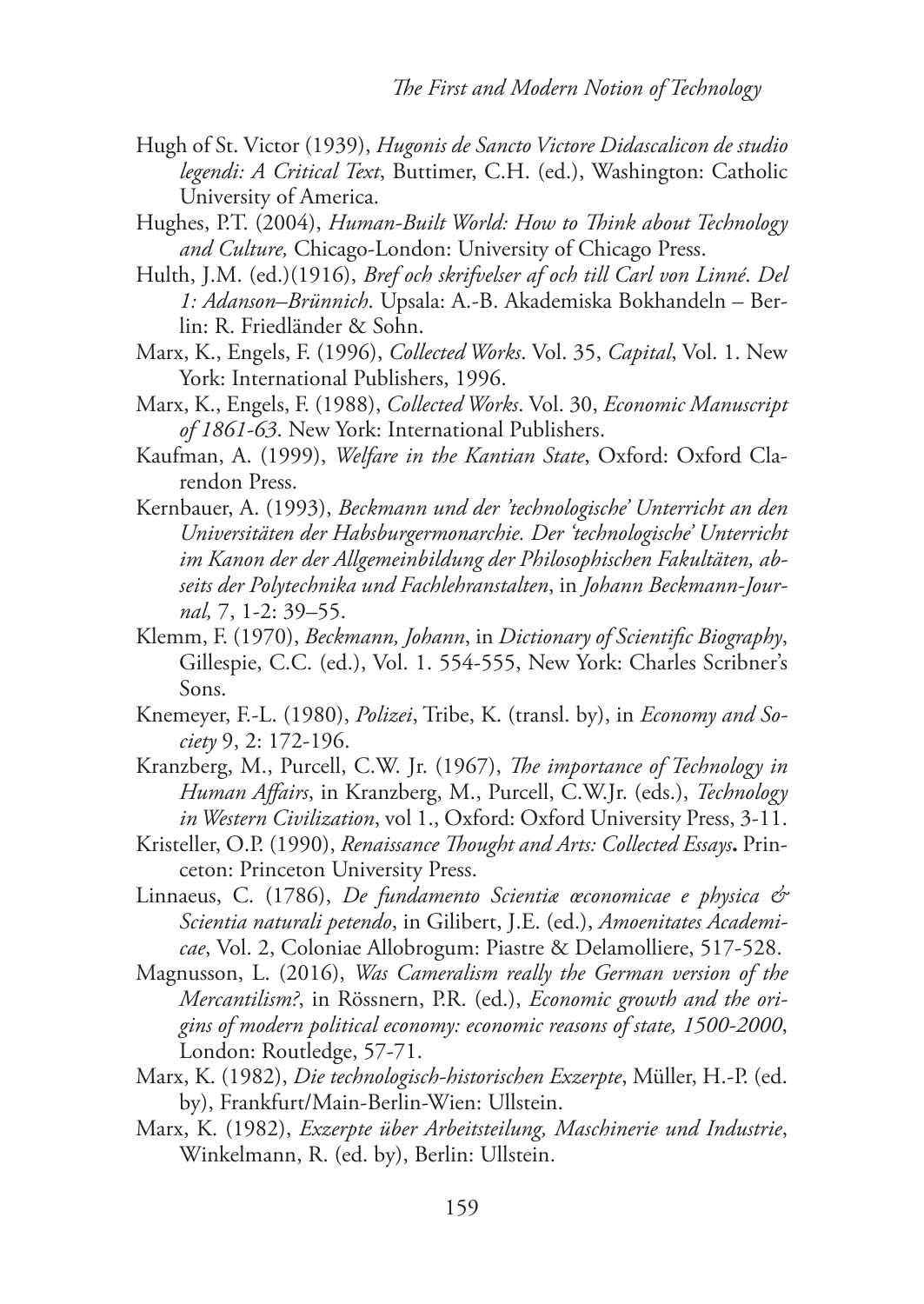- Mayer, F. (1969), *Der Weg der deutschen Verwaltung vom Kameralismus zum Etatismus des frühen Verfassungstaates*, in *Verwaltung*, 2: 129-151.
- Mokyr, J. (1990), *Lever of Riches: Technological Creativity and Economic Progress*, New York: Oxford University Press.
- Moon, F.C. (2003), *Robert Willis and Franz Reuleaux: Pioneers in the theory of Machines*, in *Notes and Records of the Royal Society London*, 57, 2: 209-220.
- Newman, W. (1969), *Technology and Alchemical Debate in the Late Middle Ages*, in *Isis,* 80, 3: 423-445.
- Priddat, B.P. (2008), *Kameralismus als paradoxe Konzeption der gleichzeitigen Stärkung von Markt und Staat. Komplexe Theorielagen im deutschen 18. Jahrhundert*, in *Berichte zur Wissenschaftsgeschichte* 31, 3: 249-263.
- Pütter, J.S. (1788), *Versuch einer academischen Gelehrten-Geschichte von der Georg-August Universität zu Göttingen*, Vol. 2, G*ö*ttingen: Vandenhoeck & Ruprecht.
- Rothbard, N.M. (1995), *Economic thought before Adam Smith: an Austrian perspective on the history of economic thought*, vol. 1, Aldershot: Edward Elgar.
- Rothschild, E. (2011), *Political economy*, in Stedman, J., Claeys, G. (eds.), *The Cambridge History of Political Thought*, Cambridge: Cambridge University Press, 748-779.
- Salomon, J.‐J. (1984), *What is technology? The issue of its origins and definitions*, in *History and Technology*, 1, 2: 113-156.
- Schatzberg, E. (2006), *Technik Comes to America: Changing Meanings of Technology before 1930*, in *Technology and Culture*, 47, 3: 486-512.
- Schefold, B. (1999), *Use value and the 'commercial knowledge of commodities': reflections on Aristotle, Savary and the Classics*, in Mongiovi, G., Petri, F. (eds.), *Value, Distribution and Capital Essays in honour of Pierangelo Garegnani*, London and New York: Routledge, 109-129.
- Seibicke, W. (1968), *Technik, Versuch einer Geschichte der Wortfamilie um τέχνη in Deutschland vom 16. Jahrhundert bis etwa 1830*, Düsseldorf: VDI.
- Shiner, L. (2001), *The invention of art*, Chicago and London: Chicago University Press.
- Singer, C., Holmyard, E J., Hall, R.A. (1954), *Preface* to *A History of Technology*, Vol 1, New York-London: Oxford University Press.
- Small, A. (1909), *The Cameralists*, Chicago: The University of Chicago Press.
- Solow, R.M. (1957), *Technical Change and the Aggregate Production Function*, in *The Review of Economics and Statistics*, 39, 3: 312-320.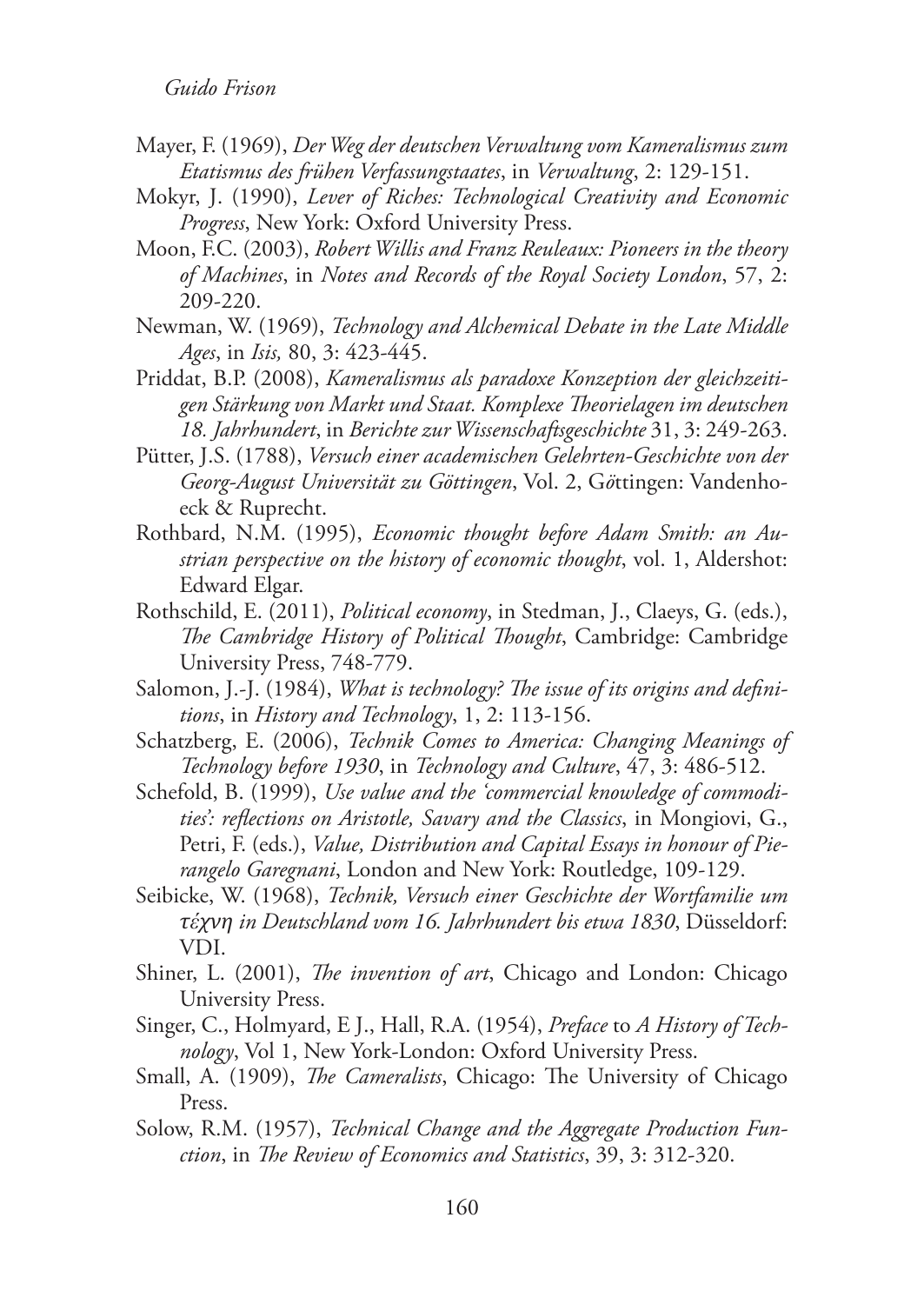- Spector, C. (2003), *Le concept de mercantilisme*, in *Revue de Métaphysique et de Morale*, 39, 3: 289-309.
- Thaer, A.D. (1809-1813), *Grundsätze der rationellen Landwirthschaft*, Vols. 4. Berlin: Realschulbuchhandlung.
- Tilley, C. (2001), *Ethnography and material culture*, in Atkinson, P., Coffey, A., Delamont, S., Lofland, J., Lofland, L. (eds.), *Handbook of Ethnography*, London: Sage, 258-272.
- Timm, A. (1964), *Kleine Geschichte der Technologie*. Stuttgart: Urban Bücher.
- Tribe, K. (2006), *Cameralism and the sciences of the state*, in Goldie, M., Wakler, M. (eds.), *The Cambridge History of Eighteenth-Century Political Thought*, Cambridge: Cambridge University Press, 525-546.
- Tribe, K. (1993), *Mercantilism and the economics of state formation*, in Magnusson, L. (ed.), *Mercantilist Economics*, Boston: Kluwer Academic, 175-186.
- Tribe, K. (1988), *Governing economy: the reformation of German economic discourse, 1750-1840*. Cambridge-New York: Cambridge University Press.
- Troitzsch, U. (1987), *Landwirtschftslehre, Technologie, Warenkunde und Technikgeschichte als neue Wissenschaften in spaten 18 Jahrhundert: Neure Forschungen zu Johann Beckmann (1739-1811)*, in Bestmann, U., Irsigler, F., Schneider, J. (hrsg.), *Hochfinanz, Wirtschaftsräume, Innovationen. Festschrift für Wolfgang von Strome*r, vol. 3.,Trier: Auenthal, 1149-1176.
- Van Engen, J. (1980), *Theophilus Presbyter and Rupert of Deutz: The Manual Arts and Benedictine Theology*, in *Viator* 11, 1: 147-163.
- Wakefield, A. (2009), *The disordered police state: German cameralism as science and practice*, Chicago: University of Chicago Press.
- Whitney, E. (1990), *Paradise Restored. The Mechanical Arts from Antiquity through the Thirteenth Century*, in *Transactions of the American Philosophical Society* 80, 1: 1-169.
- Wilson, A. J. (1862), *Memoirs of George Wilson.* London-Cambridge-Edinburgh: McMillan.
- Wolff C. (1963), *Preliminary Discourse in Philosophy in general*, Indianapolis, Blackwell J. R. (transl. and introd. by), Library of liberal arts, New York: Bobbs-Merrill Co.
- Wolff, C. (1740), *Discursus praeliminaris Philosophia rationalis sive Logica*, Pars I., in *GesammelteWerke*, 2e section, Jean École (ed.) vol. 1.1, Hildesheim: Olms, 1983.